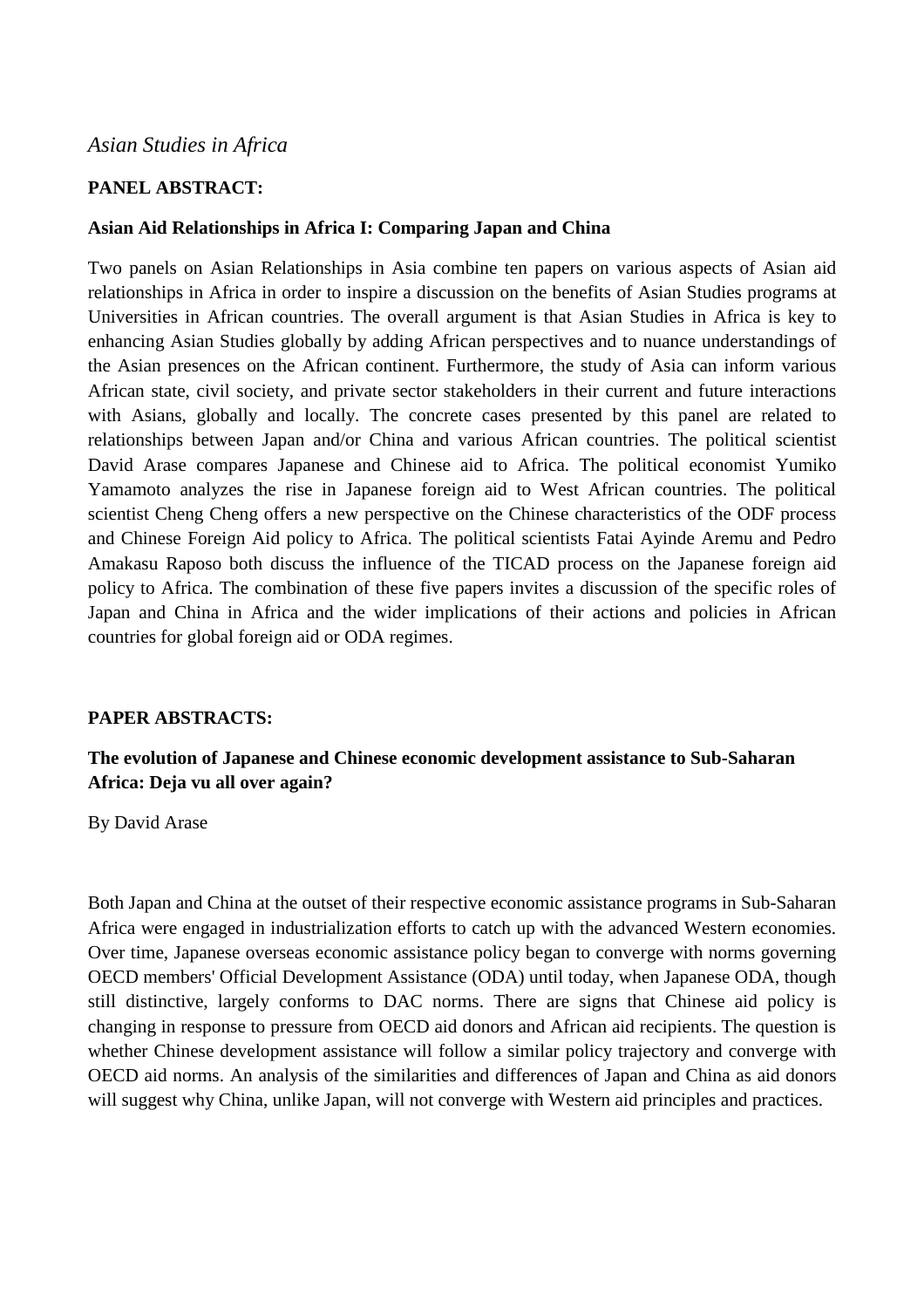### **Japanese ODA to West Africa (2000-2009)**

### By Yamamoto Yumiko

Since 1989, Japanese ODA to West Africa has increased dramatically. This paper addresses the key questions: How and why does Japan provide foreign aid to West Africa, a diverse and predominantly francophone region composed of 16 countries (Côte d'Ivoire, Benin, Burkina Faso, Guinea, Mali, Mauritania, Niger, Senegal, Gambia, Ghana, Togo, Sierra Leone, Nigeria, Liberia, Cape Verde, Guinea-Bissau)? What are their tools? On which countries does Japan focus, when did Japan first become involved in West Africa, and why? The paper argues that an increased demand for oil in Japan in the 1990s and the continuing political instability in the Middle East attracted Japan to West Africa with its wealth of natural resources (diamond, gold, phosphate, liquefied natural gas, oil, and aquatic resources). Based on six parameters (aid statistics, organisation, delivery system, diplomatic relations with West Africa, destination, and motivation), this paper assesses the Japanese strategy for foreign aid to West Africa by examining the Japanese motivation to get involved strategically in natural resource projects. The analysis includes observations on how Japanese motivation is tied to political intention and the decision to target only a few countries deemed to be of political and economic importance to Japan. The paper is developed from the author's book *Politique d'aide au développement de la Chine, de l'Inde et du Japon en Afrique de l'Ouest* (*Les Indes savants,* forthcoming) and includes observations on the influences of the interests and actions of China and India in West Africa.

### **"ODF with Chinese Characteristics" and ODA in Africa**

### By Cheng Cheng

Since the beginning of the  $21<sup>st</sup>$  century, China's engagements in Africa, many of which have been labeled as "aid", has raised global concerns about its overall impact on African development as well as potential erosion of prevailing ODA regimes. The most criticized practice, so-called "Mega Deal", is to offer huge and concessional Chinese official finance for African infrastructure construction, sometimes with natural resource as collateral. In this sense, tracking and analyzing these financial flows might provide an opportunity to learn the intentions and paradigm implied within highly diversified Chinese projects, in order to lay down a better framework for further study about its impacts on prevailing ODA regimes.

While many studies and media reports have been delivered on this topic, most of them tend to be ambiguous about the nature of these financial practices, whether it is ODA, fits the broader category of Official Development Finance, or is better loosely described as "aid". The challenge is that neither the ODA defined by OECD, nor External Assistance defined by Chinese authority is suitable, if we want to capture the quality and the quantity of China's financial contribution into African development. While ODF provides a broader rubric for better understandings, it fails to address some uniqueness of Chinese practice.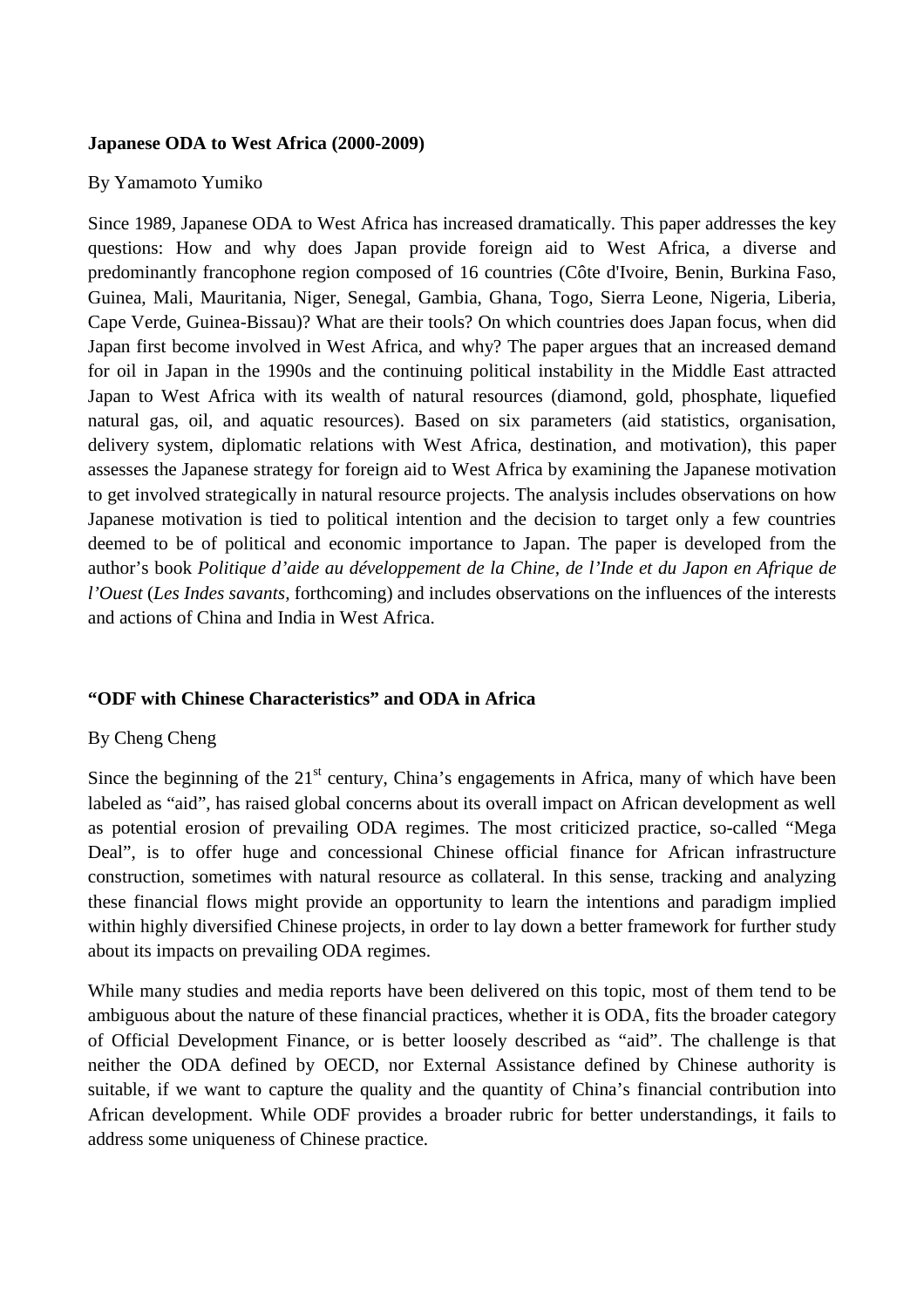This study is organized as follows: firstly, conceptualizing "ODF with Chinese Characteristics" with three essential elements of ODA and adjusted arithmetic of its concessionality, but also the unique features of China's behavior as the framework of the research; Secondly, comparing qualified Chinese development projects with matching ODA practices. Finally, upon the new conceptualization and the comparison between Chinese ODF and Western ODA practice, the plan is to evaluate the impacts of "ODF with Chinese Characteristics" on the current ODA regime.

# **Giving with Good Intentions? Convergence and Divergence of Ideas on Japanese Foreign Aid in Africa**

### By Fatai Ayinde Aremu

Studies on Japanese foreign aid to Africa show that in terms of the underlying principles, content and configuration, elements of continuity and change are constantly in motion. It is long established that Japanese aid is influenced by economic and geopolitical considerations (explaining Asia attracts the highest share), *gaiatsu* (accounting for Afghanistan's large share) and humanitarian situations. Africa's share of Japanese aid remains negligible and it is highly concentrated in a few countries. Various Japanese Prime Ministers have used TICAD platforms to canvass for increased Japanese aid engagement in Africa. The outcomes of these pronouncements and high-profile international diplomacy have yet to produce substantial change in the structure of Japanese aid relations with African countries. This paper engages the issues that confront Japanese aid in Africa with a view to reviewing how these issues are addressed in the literature by African and Japanese scholars. How are these issues framed and presented in the literature? Do African and Japanese writings converge or diverge on the subject of aid? What are the dynamics that underpin the rendition of the discourse on Japanese aid in the literature? These are some of the issues to the examined in this paper.

### **The TICAD aid network in the shadow of rising Asia-Africa partnerships**

### By Pedro Amakasu Raposo

One argues that the TICAD definitely changed Japanese aid network in terms of traditional recipient and interest approach beyond the Cold War *logic* of narrow bilateral engagement and assumed multilateral contours of continental partnership. Whether it was intentional or not is no longer important. The question is whether the TICAD has changed the 'old top-down' pattern of Japan International Cooperation Agency (JICA) to implement its aid, or instead African recipients post-Cold War needs, and / or emerging powers engagement in Africa enhanced changes in Japanese agency towards a more 'bottom-up' approach, to make the agency more 'ownership friendly'. The analysis is achieved through appropriate literature on aid distribution and project implementation in Africa. Compared with 1993, presently the TICAD faces a dual problem: the first relates with the different perspective each-other (Japan-African partners) have about the 'ownership'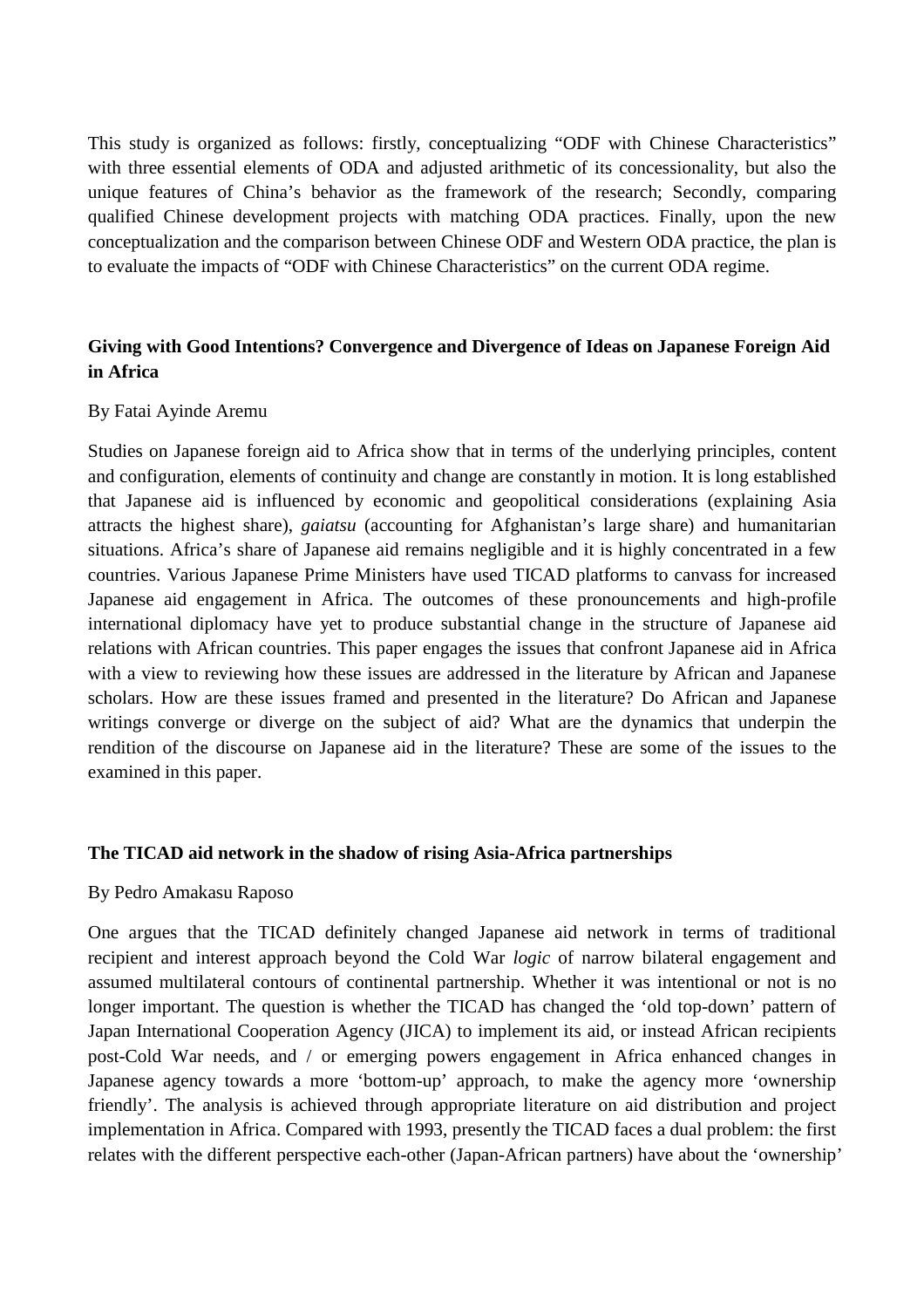and 'partnership' issue, and the second with emerging economic partnerships, particularly from China (FOCAC), India (AIF), but also South Korea (KAF) which represents a disruptive challenge to Japan's model of partnership. Previous analysis suggests that gradually their differences (key principles and norms) are decreasing and their similarities (key areas and interests, cooperation modalities, and even accountability systems) are increasing, which further complicates JICA's response. This paper aims at finding points where TICAD can develop a differentiated view in terms of assistance pattern of the various emerging powers partnerships have with Africa. By investigating the history of TICAD and mapping significant projects of JICA with old and new recipients in terms of development outcomes, one expects to provide what kind of interest (material) and/ or purpose (development) each partnership (implementing agency, ministry, or institution) prioritizes. In doing so one expects to understand what best distinguish TICAD from other Asian partnerships.

#### **PANEL ABSTRACT**:

#### **Asian Aid Relationships in Africa II: A Broader Temporal and Geographic Perspective**

Two panels on Asian Relationships in Asia combine ten papers on various aspects of Asian aid relationships in Africa in order to inspire a discussion on the benefits of Asian Studies programs at Universities in African countries. The overall argument is that Asian Studies in Africa is key to enhancing Asian Studies globally by adding African perspectives and to nuance understandings of the Asian presences on the African continent. Furthermore, the study of Asia can inform various African state, civil society, and private sector stakeholders in their current and future interactions with Asians, globally and locally. The concrete cases presented on this panel include insights on the impact of history on and the multiplicity of Asian countries involved in aid relationships on the African continent. The first paper is by the historian Annette Skovsted Hansen who maps the impact of historical networks on aid distribution in Africa. The historian Peter Adebayo outlines the history of Chinese foreign aid in Africa. The political scientist Hyo-Sook Kim presents an analysis of Korean aid to Africa as part of Korean foreign relations today and the political scientists Michael Arndt and Ajay Dubey present papers on current and historical features of Indian aid to African countries. This panel continues the discussions of panel I by introducing Korean and Indian actors in the aid relationships on the African continent. Several of the papers of this panel offer concrete and explicit historical arguments for the actions of various stakeholders in Asia and Africa today in order to inspire a discussion of temporal and geographic dimensions of Asian relationships in Africa.

#### **PAPER ABSTRACTS:**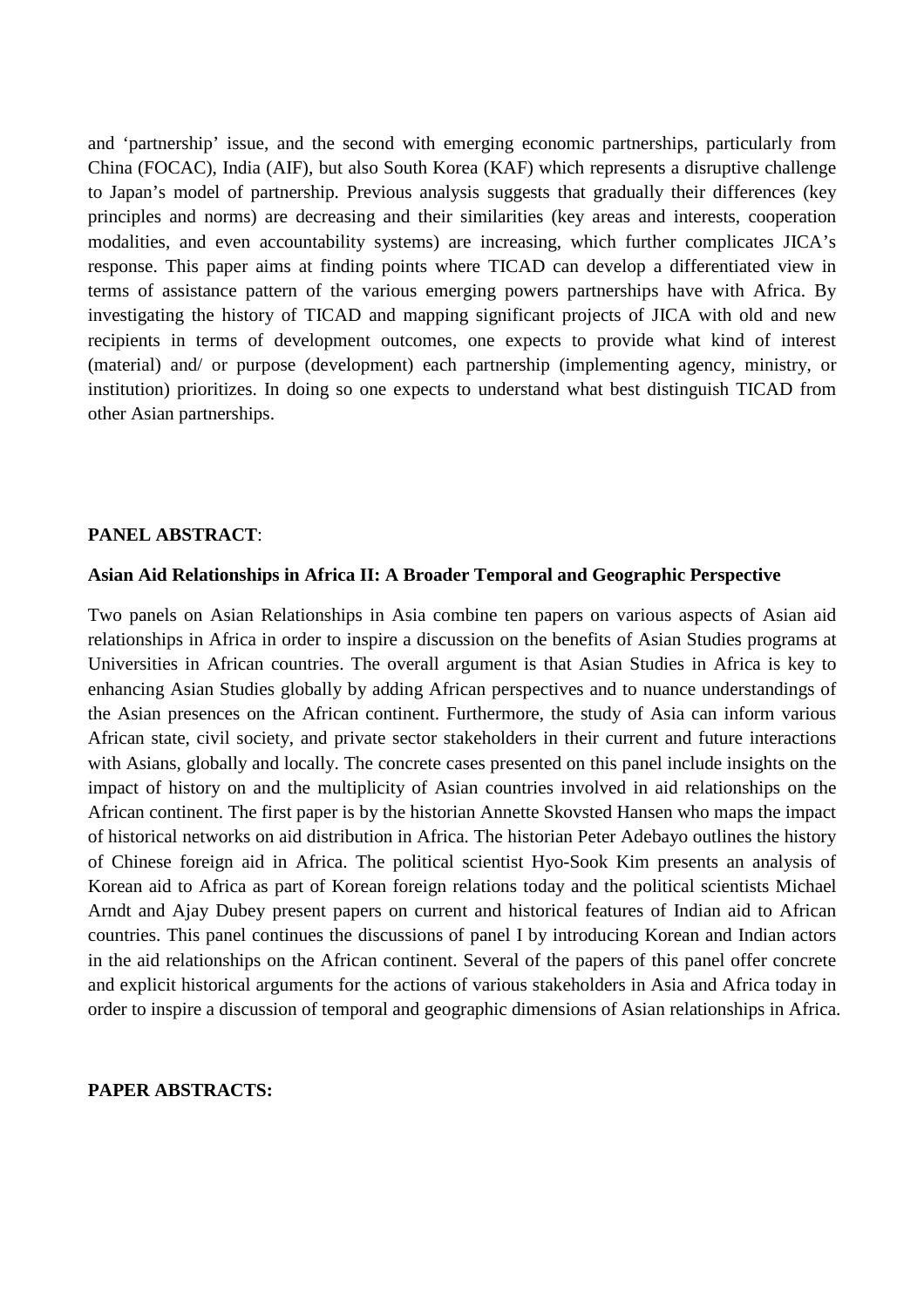### **Time and Trust: Impact of historical networks on aid distribution in Africa**

#### By Annette Skovsted Hansen

Aid relationships in Africa often rely on old networks established by various flows of migrants, students, merchants, colonial administrators, missionaries, development workers, fellows, and diplomats. Many of these have been or are Asian or of Asian descent. The main aim of this paper is to see current Africa strategies as part of a long history of a variety of stakeholders on the African continent. I argue that trust and lack of trust based on long term relations influence choices on aid distribution made by African and partner countries. The analysis is based on a reading of OECD statistics on aid distribution in combination with select interviews with stakeholders in foreign aid, and archival findings on the historical presence of Japanese, Chinese, Indian, European, and North American people on the African continent. By looking at the impact of historical networks on ODA distribution in Africa, we can map a territory, within which current stakeholders from Asia are bound to operate. In the case of Japan, a fifty year history of capacity development projects in Africa has established channels of communication and trust to compete with longer term European, Chinese, and Indian ties. One example of how Japan has tried to build networks in Africa is Jomo Kenyatta University of Agriculture and Technology in Kenya. The university was first established as Jomo Kenyatta College of Agriculture in 1981. The focus remains agriculture and technology and social science and humanities' courses are not offered. Therefore, an Asian Studies program is not part of the profile of the university. Nevertheless, the ties to Japan are still evident in announcements on the university website. The argument of the paper is that there are long-term historical links between Japan and Africa that appear in need of research from an African perspective.

### **A Historical Reassessment of Chinese Aid to Africa, 1956-2014.**

# By Peter Adebayo

The phenomenal growth of Chinese aid to African countries especially in this  $2<sup>nd</sup>$  decade of the  $21<sup>st</sup>$ century have continued to draw the attention of researchers, international historians, policy makers, and development practitioners to take a closer look at the nature and character of the aid provided by China to Africa. Indeed, this irresistible historical trend of China could be said to have started in November 1956, when the Chinese government gave 20 million Swiss Francs in cash as a financial grant to the Egyptian government to support their fight for rights over the Suez Canal. The paper offers an overview of specific examples of Chinese aid to African countries that illustrate the character of Chinese aid in order to answer questions to the current Chinese aid policy. What has been the nature and character of the Chinese aids to Africa? Is the aid meant to satisfy Beijing's insatiable thirst for natural resources or the desire to promote what Deborah Brautigam has called 'diplomacy to promote good relationship and that the pattern is not linked to natural resources' or is China using its aid for what Joseph Nye has called 'soft power.' Or can the aid be seen 'as a means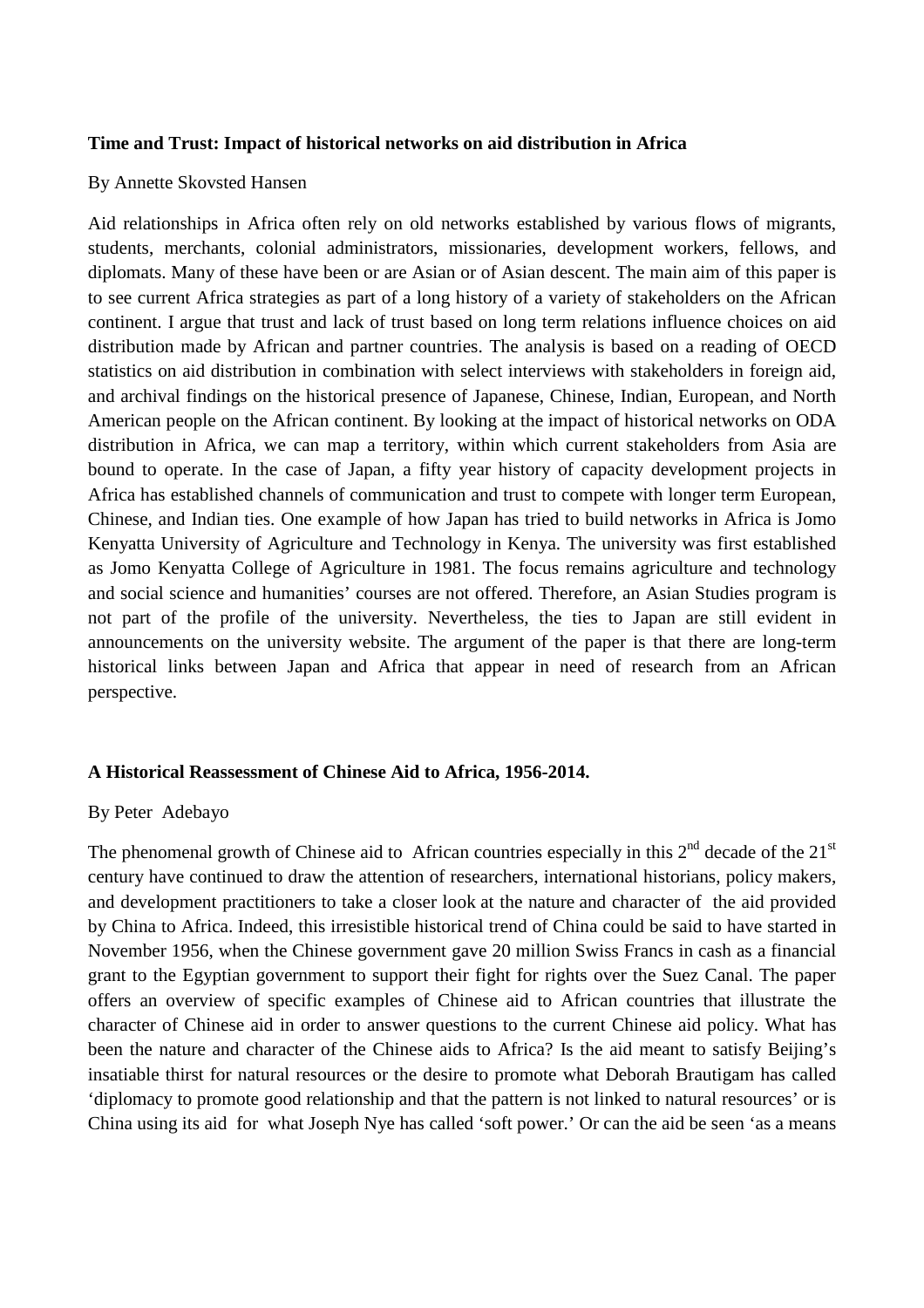of support and as making change,' including socio-cultural as well as politico-economic aspects. Are there conditionalties provided for the aid?

Against the background of these pertinent questions, this paper discusses - from an African perspective – the history of Chinese Aid to Africa beginning from 1956 till date. The methodology for carrying out this research is based on oral interviews, archival materials and copious review of literature that deals with China and Africa. On the whole, a multidisciplinary approach will be adopted for the study. It is hoped that the study will contribute to the literature on Sino-African relations.

# **Policy-Making of Korean Aid to Africa**

### By Hyo-sook Kim

South Korea (Korea) started its aid program in the 1960s under conditions of confrontational diplomatic competition with North Korea. The end of the Cold War, however, brought a shift in the main objectives of Korean aid. Korea began to recognize its responsibility as a newly industrialized country and necessity of economic cooperation with developing countries. These objectives, particularly economic interests, have been the most significant determinants of Korean aid allocation since 1990s. Although the main objectives of Korean aid have not changed, the proportion of aid to Africa has increased since the mid-2000 after a dramatic decrease in 1990s. Why has Africa's priority in Korean aid improved since the mid-2000s? What factors have led to these changes in Korean aid allocation? To answer these questions, the paper focuses on domestic stakeholders in Korea and their policy preferences as internal factors. Under the foreign policy in each president, the Ministry of Foreign Affairs supports increasing aid to Africa in pursuit of diplomatic interests and humanitarianism. Interested in economic interests, the Ministry of Strategy and Finance has been increasing loan aid to Africa recently. In addition to these governmental actors, non-governmental actors, including NGOs and Korean enterprises, have their own policy preferences and try to reflect those on aid policy. On the other hand, external factors also affect Korea's aid policy. Political stability and economic conditions in African recipient countries and aid activities of the other donors in the region have stimulated the increase of Korean aid. To maintain its identity as a developed country, Korea also has incentives to follow norms and aid trends in the international aid community. This paper argues that increasing influence of external factors and interaction between the internal and external factors affect policy-making in Korean aid and result in the improvement of regional priority of Africa.

## **Advent of a "Game Changer"? - India's Economic, Political and Strategic Engagement in Sub-Saharan Africa and India's New Role as a Development Aid Donor**

By Michael Arndt